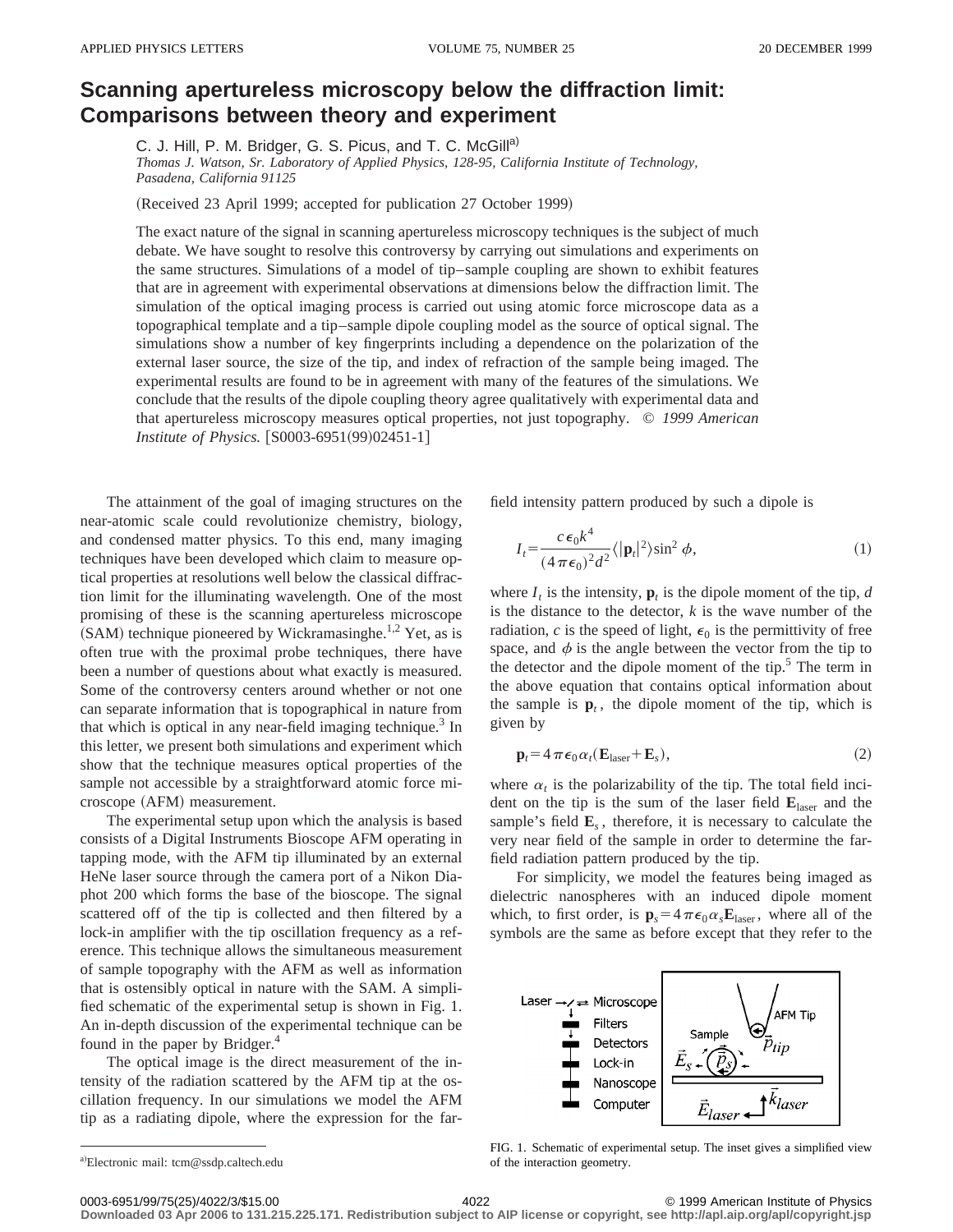

FIG. 2. (a) AFM and (b) SAM (random source polarization) images of two adjacent 50 nm polystyrene nanospheres.

sample instead of the tip. The value of the polarizability  $\alpha_s$  is dependent on the structure of the sample and the wavelength of the external laser, and for spheres is expressed as

$$
\alpha_s = \frac{\epsilon_s/\epsilon_0 - 1}{\epsilon_s/\epsilon_0 + 2} R_s^3,\tag{3}
$$

where  $R_s$  is the radius and  $\epsilon_s$  is the dielectric constant of the sphere.<sup>5</sup> The dependence on the index of refraction is contained in  $\epsilon_s$ , since  $n = \sqrt{\epsilon_s}$ . The full expression for the near



FIG. 3. Simulated images reconstructed from the AFM data of Fig. 2 assuming  $R_{\text{tip}}=10 \text{ nm}$ , index  $n=1.6$ , and the external source polarization along the direction indicated by the arrow.  $(a)$ , $(b)$  polarizations dependence; (c)  $R_{\text{tip}}=15 \text{ nm}$ ; (d)  $R_{\text{tip}}=30 \text{ nm}$ ; (e) Left bead  $n=1.1$ ; and (f) Left bead  $n=4.0$ . White indicates highest intensity.



FIG. 4. Experimental data on 200 nm polystyrene beads. (a) AFM image; (b) SAM image with external laser composed of mixed polarizations; and  $(c)$ – $(f)$  SAM images with the external laser linearly polarized in the direction indicated by the white arrow.

field of the sample, accurate to first order in the external field **E**laser cos <sup>v</sup>*t*, and taking into account the finite dimensions of the dipole, is

$$
\mathbf{E}_{s} = \frac{\alpha_{s} |\mathbf{E}_{\text{laser}}|}{2R_{s}^{3}} \Biggl( \Biggl[ \frac{(R - \cos \theta) \cos \omega t_{-}}{d_{+}^{3/2}} - \frac{(R + \cos \theta) \cos \omega t_{+}}{d_{-}^{3/2}} - \frac{\omega R_{s} \sin \omega t_{-}}{c d_{+}} - \frac{\omega R_{s} \sin \omega t_{+}}{c d_{-}} \Biggr] \hat{e}_{r} + \sin \theta \Biggl[ \frac{\cos \omega t_{-}}{d_{+}^{3/2}} + \frac{\cos \omega t_{+}}{d_{-}^{3/2}} - \frac{\omega R_{s} \sin \omega t_{-}}{c d_{+}} - \frac{\omega R_{s} \sin \omega t_{+}}{c d_{-}} \Biggr] \hat{e}_{\theta} \Biggr), \tag{4}
$$

where *r* is the distance between the center of the sample and the observation point,  $\theta$  is the angle between the sample's dipole moment and the vector locating the observation point,  $\omega$  is the angular frequency of the external laser,  $t$  is time,  $d_{\pm} = 1 + R^2 \pm 2R \cos \theta$ ,  $t_{\pm} = t - R_s d_{\pm}^{1/2}/c$ , and  $R = r/R_s$ . This near field, *Es* , changes the induced dipole moment of the AFM tip and effectively modulates the scattered intensity measured at the detector as the AFM tip scans across the sample. In this first-order treatment the effect of the tip on the sample field is ignored. The near field of the sample dipole will add destructively with the external field inducing

**Downloaded 03 Apr 2006 to 131.215.225.171. Redistribution subject to AIP license or copyright, see http://apl.aip.org/apl/copyright.jsp**